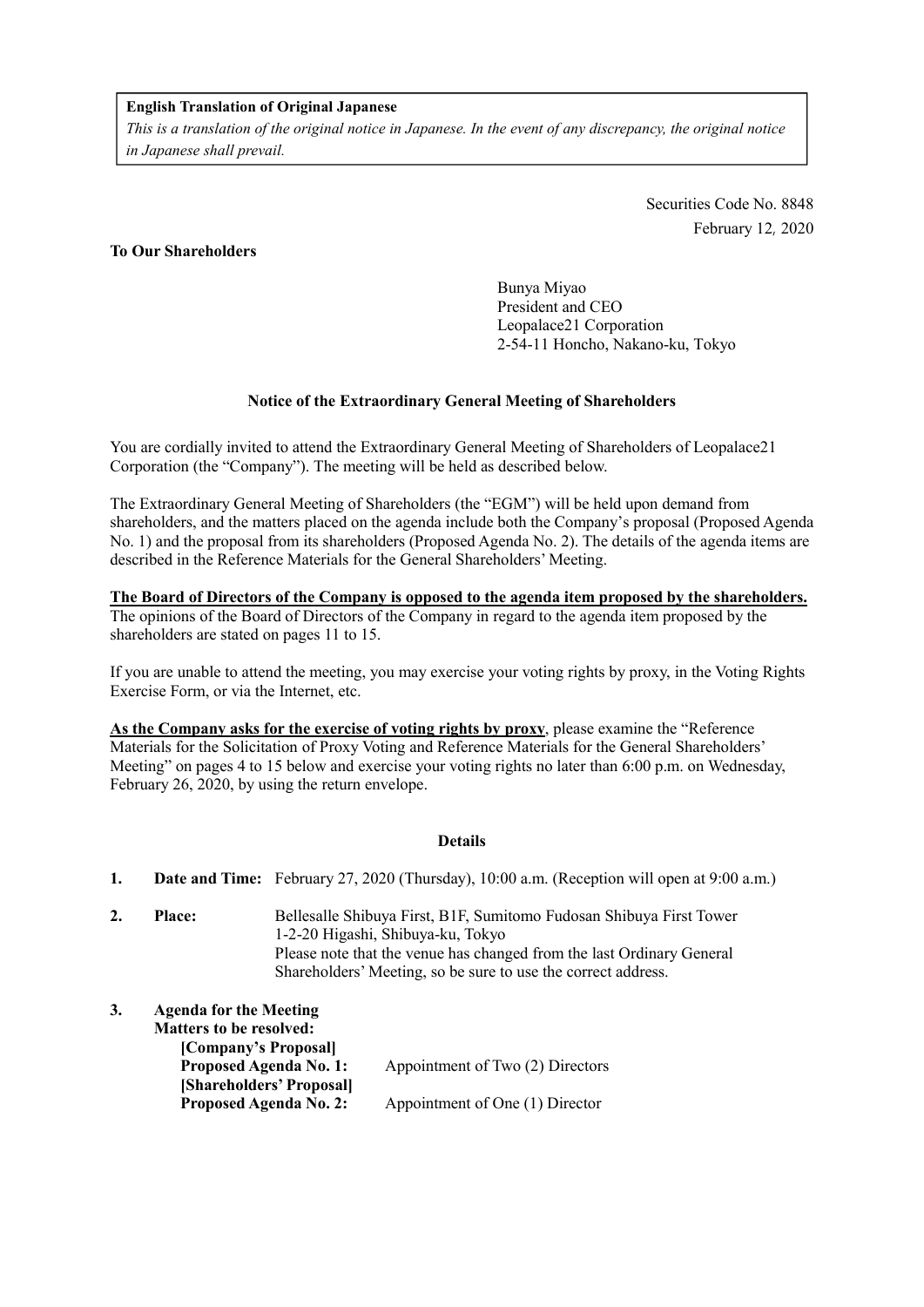## **Exercising Your Voting Rights**

For those attending the meeting in person, please present the enclosed Voting Rights Exercise Form at the reception desk.

Should any amendments be made to the Reference Materials for the Solicitation of Proxy Voting and Reference Materials for the General Shareholders' Meeting, such amendments will be posted on the Company website (please refer to the URL below).

The resolution results will be posted on the Company website (please refer to the URL below), instead of sending a written notice of the resolutions.

If you wish your proxy to attend the meeting, the proxy shall be limited to one other shareholder who has voting rights for the Company. In this case, you should submit a letter of proxy and your own Voting Rights Exercise Form evidencing the proxy's authority to represent you. Please note that anyone other than a shareholder (e.g., a non-shareholding proxy or a person accompanying the shareholder) will not be allowed to attend the meeting.

In the event that there is no indication of "approval" or "disapproval" of each agenda item, the Company shall deem the vote to be approving the Company's proposal and as disapproving the shareholders' proposal.

In addition, if you exercise your voting rights both by proxy and in the Voting Rights Exercise Form or via the Internet, etc., the voting by proxy shall prevail.

If you exercise your voting rights both in the Voting Rights Exercise Form and via the Internet, etc., the voting via the Internet, etc. shall prevail.

If you exercise your voting rights via the Internet, etc. more than once, the last vote submitted shall be effective.

Trust banks and other nominee shareholders (including standing proxies) who have applied in advance to use the electronic voting platform operated by ICJ, Inc. (a joint-venture company established by Tokyo Stock Exchange, Inc. and others) may use this platform to electronically exercise their voting rights for the Company's General Shareholders' Meeting, in addition to voting via the Internet.

[https://www.leopalace21.co.jp/ir/stocks/meeting.html] (available only in Japanese)

On the day of the EGM, we invite all shareholders to dress casually. Please be advised in advance that no gifts will be distributed to attending shareholders, and no social function will be held after the conclusion of the General Shareholders' Meeting.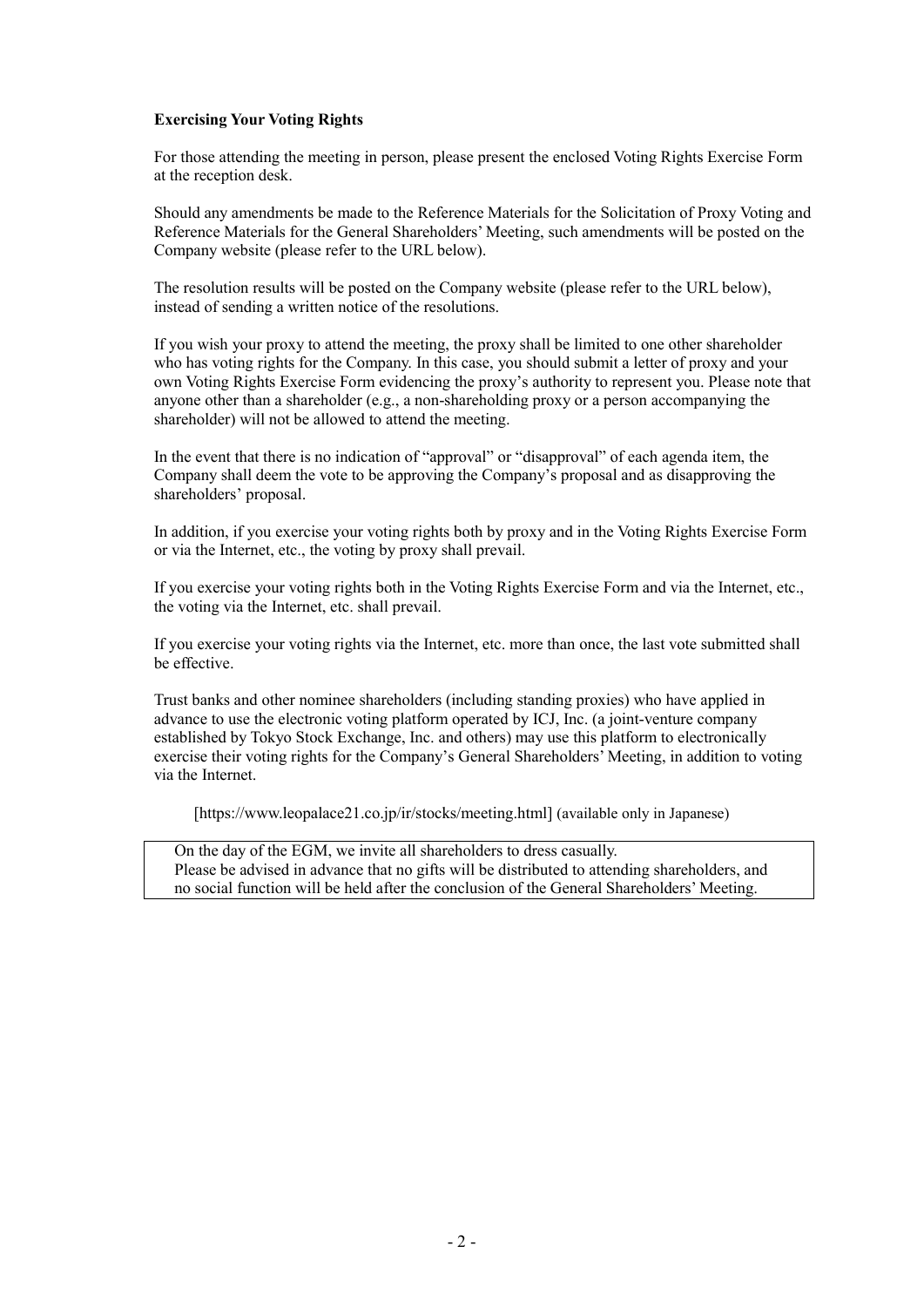## **Exercise of Voting Rights**

Regarding the details of the agenda items for the Extraordinary General Meeting of Shareholders and opinions of the Board of Directors, please see the "Reference Materials for the Solicitation of Proxy Voting and Reference Materials for the General Shareholders' Meeting" below on pages 4 to 15.

Proposed Agenda No. 1 is the Company's proposal, and Proposed Agenda No. 2 is the shareholders' proposal.

**The Board of Directors of the Company is opposed to Proposed Agenda No. 2.** Please see the details in the "Reference Materials for the Solicitation of Proxy Voting and Reference Materials for the General Shareholders' Meeting" below on pages 11 to 15.

If you agree with the opinions of the Board of Directors of the Company, please exercise your voting right by selecting **"Approval" for Proposed Agenda No. 1 and "Disapproval" for Proposed Agenda No. 2**.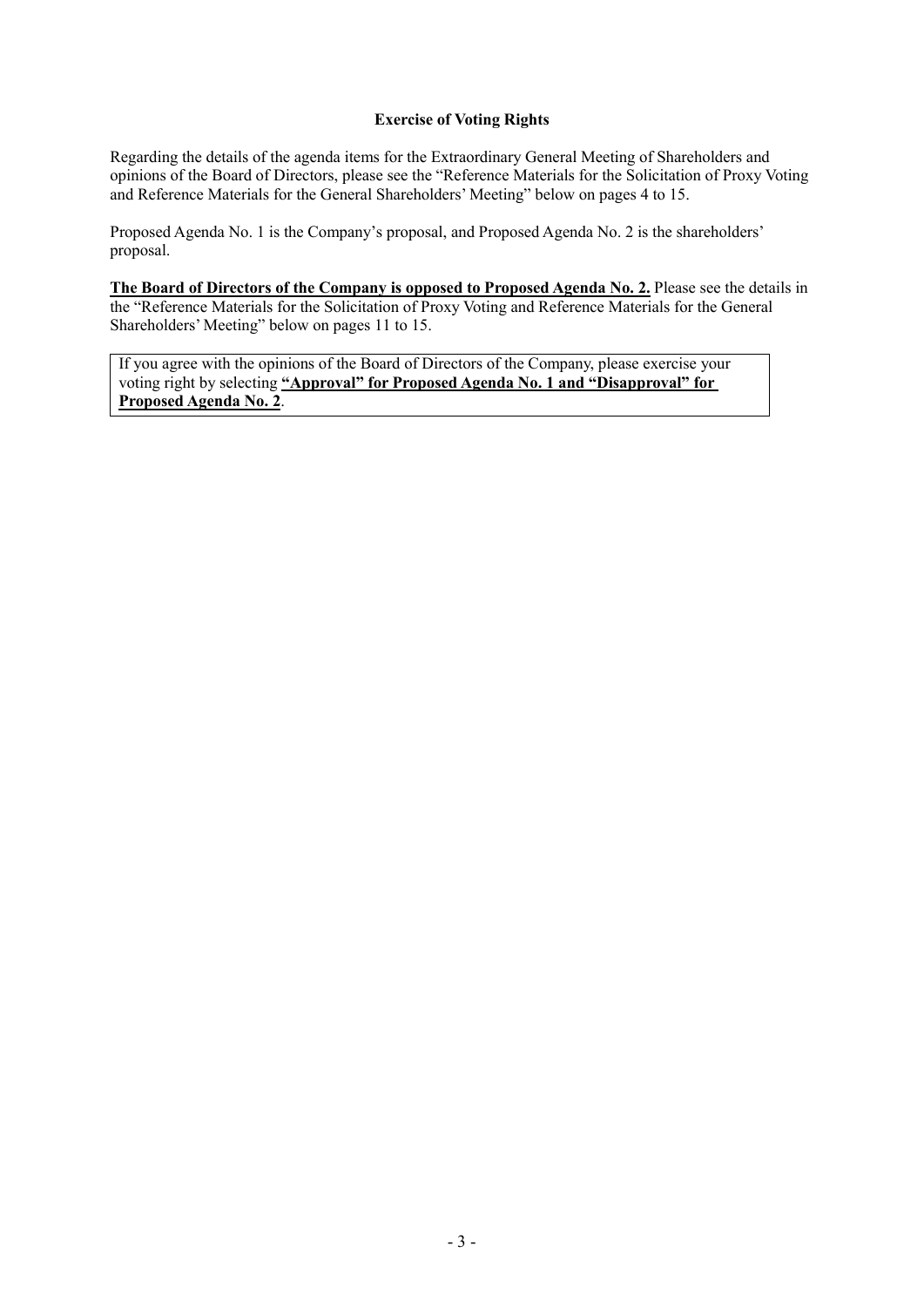## **Reference Materials for the Solicitation of Proxy Voting and Reference Materials for the General Shareholders' Meeting**

1. Solicitor for Proxy Voting

Bunya Miyao President and CEO Leopalace21 Corporation

# 2. Agenda and Matters for Reference

Proposed Agenda No. 1: Appointment of Two (2) Directors (Company's Proposal)

Appointment of two directors (Candidates: Kazuyasu Fujita and Yutaka Nakamura)

| Candidate<br>No. | Name<br>(Date of birth)                                                                                                                                                                                                                                                                                                                                                                                                                                                                                                                                                                                                                                                                                                                                                                                                                                                                                                                                                                                                                                                                                                                                                                                                                                                                                         |                                                                                                 | Career summary, and positions and duties in the Company, and<br>significant concurrent positions                                                                                                                                                                                                                                                                                                                       | Number of<br>the Company's<br>shares held |
|------------------|-----------------------------------------------------------------------------------------------------------------------------------------------------------------------------------------------------------------------------------------------------------------------------------------------------------------------------------------------------------------------------------------------------------------------------------------------------------------------------------------------------------------------------------------------------------------------------------------------------------------------------------------------------------------------------------------------------------------------------------------------------------------------------------------------------------------------------------------------------------------------------------------------------------------------------------------------------------------------------------------------------------------------------------------------------------------------------------------------------------------------------------------------------------------------------------------------------------------------------------------------------------------------------------------------------------------|-------------------------------------------------------------------------------------------------|------------------------------------------------------------------------------------------------------------------------------------------------------------------------------------------------------------------------------------------------------------------------------------------------------------------------------------------------------------------------------------------------------------------------|-------------------------------------------|
| $\mathbf{1}$     | New Candidate<br><b>Outside Director</b><br><b>Independent Director</b><br>Kazuyasu Fujita<br>(June 24, 1946)<br>Attendance at the<br>Board of Directors<br>meetings:<br>$-/-$                                                                                                                                                                                                                                                                                                                                                                                                                                                                                                                                                                                                                                                                                                                                                                                                                                                                                                                                                                                                                                                                                                                                  | April 1965<br>November 1970<br>October 1999<br>June 2000<br>June 2002<br>April 2006             | Joined the Osaka Prefectural Government<br>Joined Toyo Shutter Co., Ltd.<br>Business Administration Manager, Toyo Shutter Co.,<br>Ltd.<br>Director of Business Promotion Department and<br>Purchasing Manager, Toyo Shutter Co., Ltd.<br>President and Representative Director, Toyo Shutter<br>Co., Ltd.<br>President and Representative Director and Executive<br>Officer for General Supervision, Toyo Shutter Co., | 0 shares                                  |
|                  |                                                                                                                                                                                                                                                                                                                                                                                                                                                                                                                                                                                                                                                                                                                                                                                                                                                                                                                                                                                                                                                                                                                                                                                                                                                                                                                 | June 2010<br>June 2011<br>September 2011<br>(Significant concurrent positions)<br>Partner, Inc. | Ltd.<br>Special Adviser, Toyo Shutter Co., Ltd.<br>Resigned from Toyo Shutter Co., Ltd.<br>Established Management Consulting Partners Inc.,<br>(Current) President and Representative Director,<br>Management Consulting Partner, Inc.<br>President and Representative Director, Management Consulting                                                                                                                 |                                           |
|                  | <b>Reason for nomination as a candidate for Outside Director</b><br>Mr. Kazuyasu Fujita worked for Toyo Shutter Co., Ltd. When the said company faced a business crisis resulting<br>from a large loss of derivatives transactions in 1999, he was appointed as Business Administration Manager. He<br>was involved independently in the planning of proposed rehabilitation plans in accordance with the Private<br>Rehabilitation Guidelines and participated in negotiations with financial institutions and making business plans.<br>Furthermore, as President and Representative Director of the said company, he implemented a seven-year<br>reconstruction plan and completed the reconstruction in four years, which is a shorter term by three years. Thus,<br>he has deep experience and knowledge of corporate revitalization and business reorganization. Therefore, the<br>Company deems that he can make a contribution based on his experience and knowledge in efforts for early<br>recovery of the Company's social credibility and results that were damaged by the Construction Defects Problem<br>and play a role in supervising business execution in the Board of Directors from an independent and fair<br>viewpoint, and the Company selected him as a candidate for Outside Director. |                                                                                                 |                                                                                                                                                                                                                                                                                                                                                                                                                        |                                           |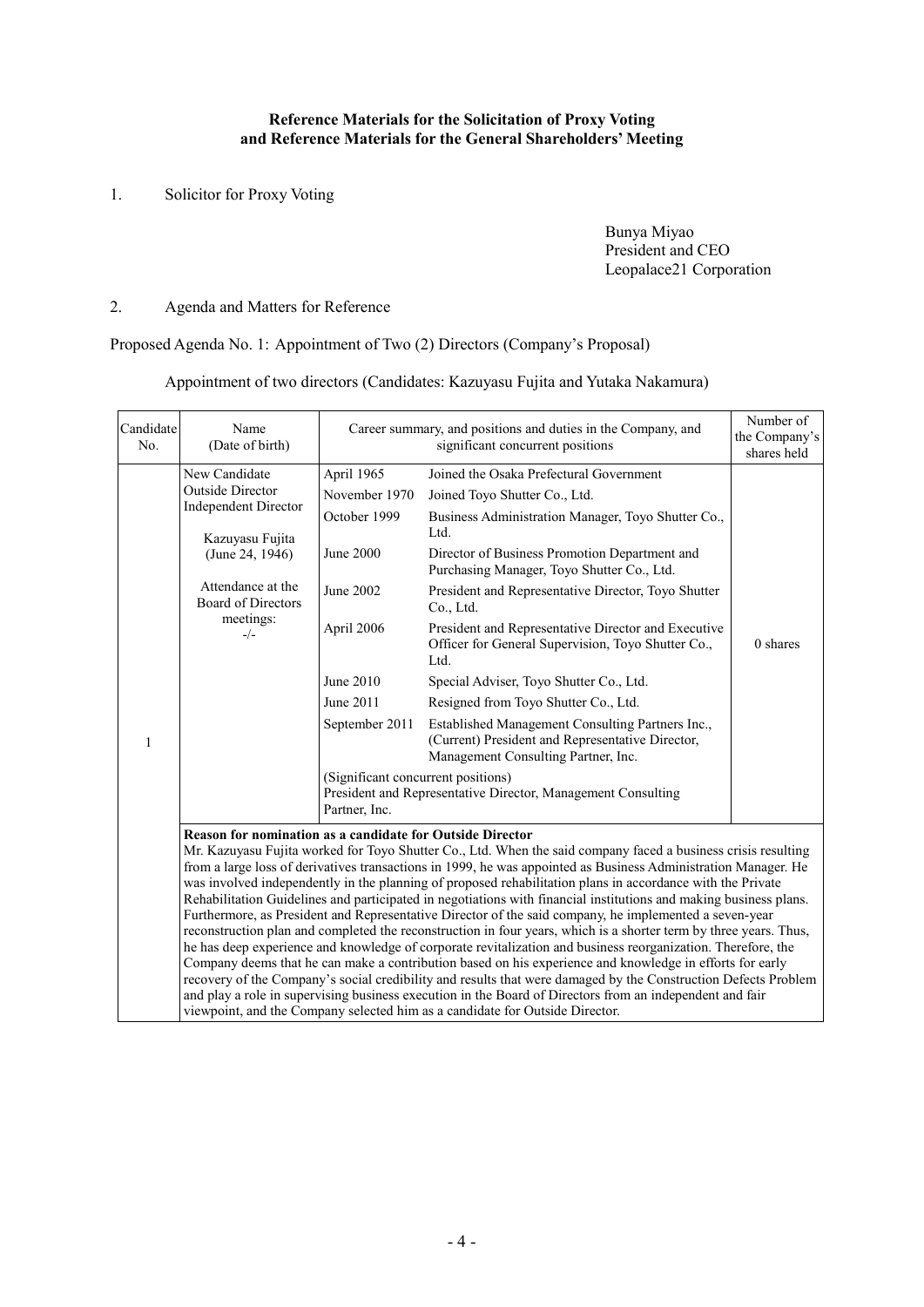| Candidate<br>No. | Name<br>(Date of birth)                                                                                                                                                                                                                                                                                                                                                                                                                                                                                                                                                                                                                                                                                                                                                                                                                                                                                                                                                                                                                                                                                                                                                                                                                                                                                                                                                                                                                                                                                                                                                                                                                                                               | Career summary, and positions and duties in the Company, and<br>significant concurrent positions |                                                                                                       | Number of<br>the Company's<br>shares held |  |
|------------------|---------------------------------------------------------------------------------------------------------------------------------------------------------------------------------------------------------------------------------------------------------------------------------------------------------------------------------------------------------------------------------------------------------------------------------------------------------------------------------------------------------------------------------------------------------------------------------------------------------------------------------------------------------------------------------------------------------------------------------------------------------------------------------------------------------------------------------------------------------------------------------------------------------------------------------------------------------------------------------------------------------------------------------------------------------------------------------------------------------------------------------------------------------------------------------------------------------------------------------------------------------------------------------------------------------------------------------------------------------------------------------------------------------------------------------------------------------------------------------------------------------------------------------------------------------------------------------------------------------------------------------------------------------------------------------------|--------------------------------------------------------------------------------------------------|-------------------------------------------------------------------------------------------------------|-------------------------------------------|--|
|                  | New Candidate<br>Outside Director<br><b>Independent Director</b><br>Yutaka Nakamura<br>(September 28, 1958)                                                                                                                                                                                                                                                                                                                                                                                                                                                                                                                                                                                                                                                                                                                                                                                                                                                                                                                                                                                                                                                                                                                                                                                                                                                                                                                                                                                                                                                                                                                                                                           | April 1981                                                                                       | Joined National Housing Materials Co., Ltd.<br>(now Panasonic Homes Co., Ltd.)                        |                                           |  |
|                  |                                                                                                                                                                                                                                                                                                                                                                                                                                                                                                                                                                                                                                                                                                                                                                                                                                                                                                                                                                                                                                                                                                                                                                                                                                                                                                                                                                                                                                                                                                                                                                                                                                                                                       | October 2002                                                                                     | Manager, Quality & Environmental Promotion<br>Department, Panasonic Homes Co., Ltd.                   |                                           |  |
|                  |                                                                                                                                                                                                                                                                                                                                                                                                                                                                                                                                                                                                                                                                                                                                                                                                                                                                                                                                                                                                                                                                                                                                                                                                                                                                                                                                                                                                                                                                                                                                                                                                                                                                                       | October 2006                                                                                     | Manager of Quality, Environment & IT Department,<br>Panasonic Homes Co., Ltd.                         |                                           |  |
|                  | Attendance at the<br>Board of Directors                                                                                                                                                                                                                                                                                                                                                                                                                                                                                                                                                                                                                                                                                                                                                                                                                                                                                                                                                                                                                                                                                                                                                                                                                                                                                                                                                                                                                                                                                                                                                                                                                                               | April 2011                                                                                       | Councilor, Manager of Corporate Quality &<br>Environmental Division, Panasonic Homes Co., Ltd.        | 0 shares                                  |  |
|                  | meetings:<br>$-/-$                                                                                                                                                                                                                                                                                                                                                                                                                                                                                                                                                                                                                                                                                                                                                                                                                                                                                                                                                                                                                                                                                                                                                                                                                                                                                                                                                                                                                                                                                                                                                                                                                                                                    | April 2012                                                                                       | Senior Councilor, Manager of Corporate Quality &<br>Environmental Division, Panasonic Homes Co., Ltd. |                                           |  |
|                  |                                                                                                                                                                                                                                                                                                                                                                                                                                                                                                                                                                                                                                                                                                                                                                                                                                                                                                                                                                                                                                                                                                                                                                                                                                                                                                                                                                                                                                                                                                                                                                                                                                                                                       | April 2018                                                                                       | Senior Principal for Quality & Customer<br>Satisfaction, Panasonic Homes Co., Ltd.                    |                                           |  |
|                  |                                                                                                                                                                                                                                                                                                                                                                                                                                                                                                                                                                                                                                                                                                                                                                                                                                                                                                                                                                                                                                                                                                                                                                                                                                                                                                                                                                                                                                                                                                                                                                                                                                                                                       | March 2019                                                                                       | Resigned from Panasonic Homes Co., Ltd.                                                               |                                           |  |
| $\overline{c}$   | Reason for nomination as a candidate for Outside Director<br>Mr. Yutaka Nakamura worked for Panasonic Homes Co., Ltd. He consistently performed his duties of quality<br>management and environmental management since joining said company, and as Senior Councilor, Manager of<br>Corporate Quality & Environmental Division of said company, successfully raised the quality management and<br>environmental management of the Company to the top level in the industry. In addition, he has experience<br>serving in important positions of several groups in the housing industry (i.e., Chairperson of the CS Quality<br>Committee of the Japan Prefabricated Construction Suppliers and Manufacturers Association, Chairperson of the<br>Technical Committee of the Provision of Quality Housing Stock Association, Chairperson of the Training<br>Planning Department of the Housing Industry Association). Although Mr. Nakamura has no past experience<br>engaging in company management other than as an outside director or outside auditor, he has deep experience<br>and knowledge in the field of quality management and environmental management in construction work, and he<br>also has rich connections in the housing industry. Therefore, the Company deems that he can make a contribution<br>based on his experience and knowledge in solving its quality management and environmental management issues<br>that were revealed by the Construction Defects Problem and play a role in supervising business execution in the<br>Board of Directors from an independent and fair viewpoint, and the Company selected him as a candidate for<br>Outside Director. |                                                                                                  |                                                                                                       |                                           |  |

(Notes)

1. There are no special interests existing between the candidates and the Company.

2. Both Candidate No. 1 Kazuyasu Fujita and Candidate No. 2 Yutaka Nakamura are candidates for Outside Directors of the Company. Mr. Kazuyasu Fujita and Mr. Yutaka Nakamura are candidates for independent directors as stipulated in Article 436-2 of the Securities Listing Regulations of Tokyo Stock Exchange, Inc. As the candidates also satisfy the independence criteria set forth by the Company, the Company deems that the independence of the candidates is also assured. If the appointments of Mr. Kazuyasu Fujita and Mr. Yutaka Nakamura are approved, the Company will notify the Tokyo Stock Exchange, Inc. of their appointment as independent directors.

3. If the election of Mr. Kazuyasu Fujita and Mr. Yutaka Nakamura is approved, in accordance with the provisions of Article 427, Paragraph 1 of the Companies Act, the Company plans to enter into limited liability agreements with them limiting their liability for damages under Article 423, Paragraph 1 of the Companies Act to the minimum limit amount prescribed by laws and regulations.

4. If the appointment of each candidate is approved, the term of office of each appointed director shall end at the closing of the next Ordinary General Shareholders' Meeting of the Company to be held in June 2020, pursuant to Article 19 of the Company's Articles of Incorporation.

### Reasons for the Proposal

As advised in the "Notice Concerning a New Policy in the Board of Directors Composition Aiming to Reinforce Corporate Governance System" which is a press release dated December 16, 2019, as part of a measure to prevent recurrence of the Construction Defects Problem, the Company has already decided a policy to submit a proposal that a majority of the directors should be Outside Directors in the Ordinary General Shareholders' Meeting of the Company which is scheduled to be held in June 2020, in order to strengthen the corporate governance of the Company.

Now, in relation to the holding of the EGM, the Company decided to bring forward the policy that had been decided earlier and for the purpose of earlier strengthening of its corporate governance, to submit a proposal in the EGM to appoint Mr. Kazuyasu Fujita and Mr. Yutaka Nakamura, who have a deep understanding of handling issues that the Company is facing, such as quality management and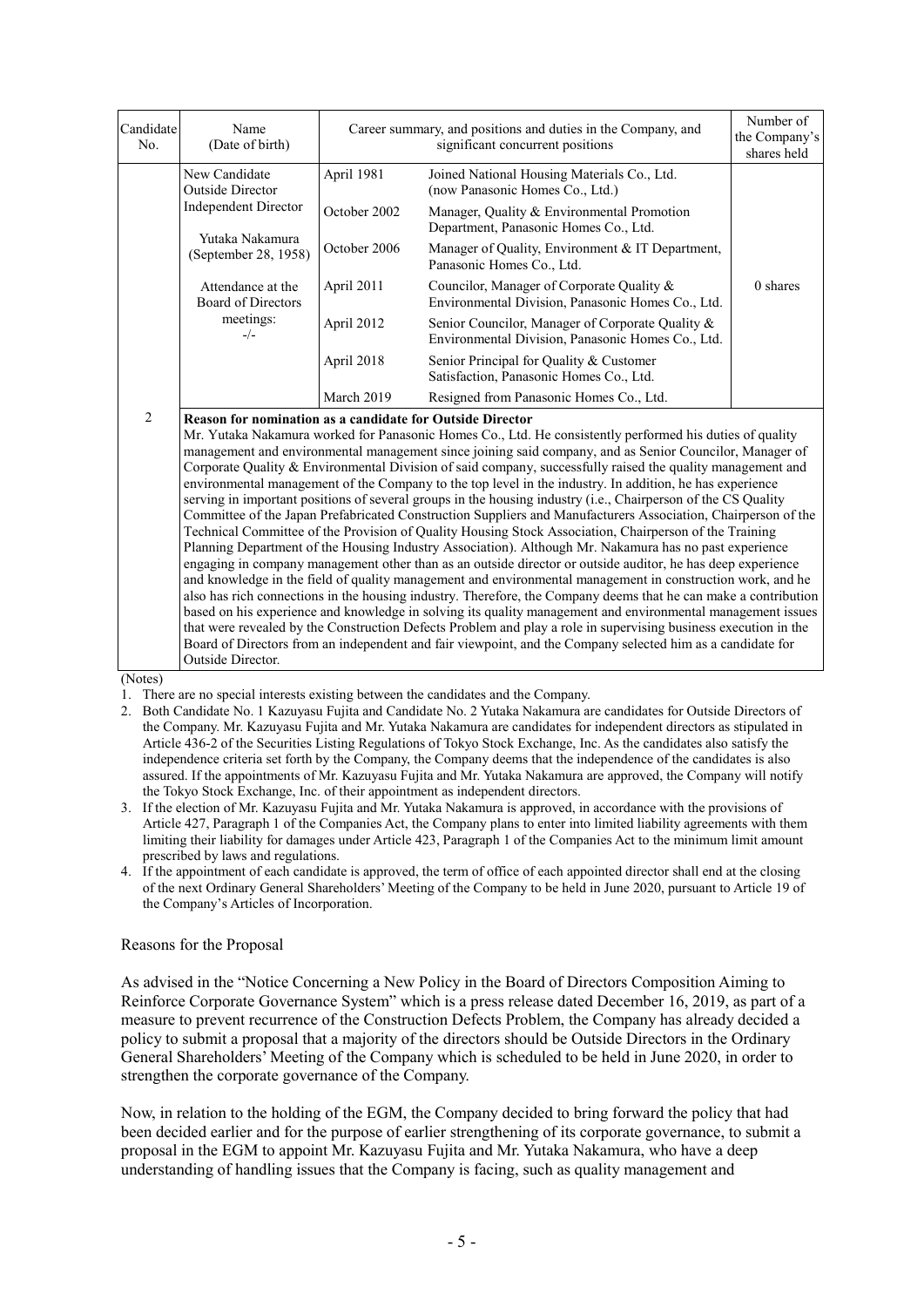environmental management in corporate revitalization, business reorganization, and construction work, as candidates for the directors, as they meet the independency standard for Outside Directors of the Company, and based on their knowledge and experience. The Company considers that Mr. Kazuyasu Fujita and Mr. Yutaka Nakamura would be able to contribute to the benefit of the stakeholders including all the shareholders and not merely for some major shareholders, taking into consideration the characteristics of the Company's business, and therefore are suitable to be Outside Directors of the Company.

If both Mr. Kazuyasu Fujita and Mr. Yutaka Nakamura are appointed as directors, the Board of Directors of the Company will consist of 12 directors: five Executive Directors and seven Outside Directors; accordingly, the majority of the directors will be Outside Directors.

Proposed Agenda No. 2: Appointment of One (1) Director (Shareholders' Proposal)

(The Company's Comment) In the following, the initial proposals from the Requesting Shareholders, as advised as agenda items of the EGM in the "Notice Concerning Holding of an Extraordinary General Meeting of Shareholders and the Company's Board of Directors' Opinion on the Shareholders' Proposals" dated January 27, 2020, shall be referred to as the "Initial Shareholders' Proposals," and also the written request from the Requesting Shareholders to revoke a part of the Initial Shareholders' Proposals, which the Company confirmed receiving in the "Notice Concerning the Receipt of the Shareholders' Request for the Partial Revoke of Shareholders' Proposals" dated January 28, 2020, shall be referred to as the "Revocation Notice." In addition, the agenda item regarding the shareholders' proposal made after the Company's approval of the Revocation Notice as of January 30, 2020 shall be referred to as the "Shareholders' Proposal."

## 1. Main point of the agenda

Appointment of one director (Candidate: Masahiro Omura)

| Name<br>(Date of birth) | Career summary, positions in other companies, and<br>significant concurrent positions                           |                                                                 | Number of<br>the Company's<br>shares held |
|-------------------------|-----------------------------------------------------------------------------------------------------------------|-----------------------------------------------------------------|-------------------------------------------|
| Masahiro Omura          | April 1997                                                                                                      | Joined Shimizu Corporation                                      |                                           |
| (March 18, 1974)        | May 2004                                                                                                        | Joined Sumitomo Trust and Banking Co., Ltd.                     |                                           |
|                         | February 2007                                                                                                   | Joined Redwood Group Japan, Co., Ltd.                           |                                           |
|                         | August 2009                                                                                                     | Joined Reno, Inc.                                               | 471,500 shares                            |
|                         | February 2013                                                                                                   | (Current) Representative Director, City Index Hospitality, Inc. |                                           |
|                         | (Significant representative status in other companies)<br>Representative Director, City Index Hospitality, Inc. |                                                                 |                                           |

(Notes)

1. There are no special interests existing between the candidate and the Company.

2. The reasons for appointment of the candidate

Mr. Masahiro Omura has acquired knowledge of construction, real estate and finance through his work at Shimizu Corporation and Sumitomo Trust and Banking Co., Ltd. Currently, he serves as the Representative Director of City Index Hospitality, Inc., which operates aged care related businesses centered on fee-based residential homes for the elderly, and he has extensive knowledge and experience of corporate governance, economics and management, in addition to knowledge of the aged care industry. The Company operates aged care businesses as well as its main business, leasing; Mr. Omura's knowledge would be perfectly suited to the Company's current situation concerning the construction defects problem; accordingly, it can be expected that he would make a great contribution to the Company. Therefore, the Requesting Shareholders find him suitable to be a director of the Company and request his appointment.

(The Company's Comment) If the appointment of the candidate is approved, the term of office of appointed director shall end at the closing of the next Ordinary General Shareholders' Meeting of the Company to be held in June 2020, pursuant to Article 19 of the Company's Articles of Incorporation.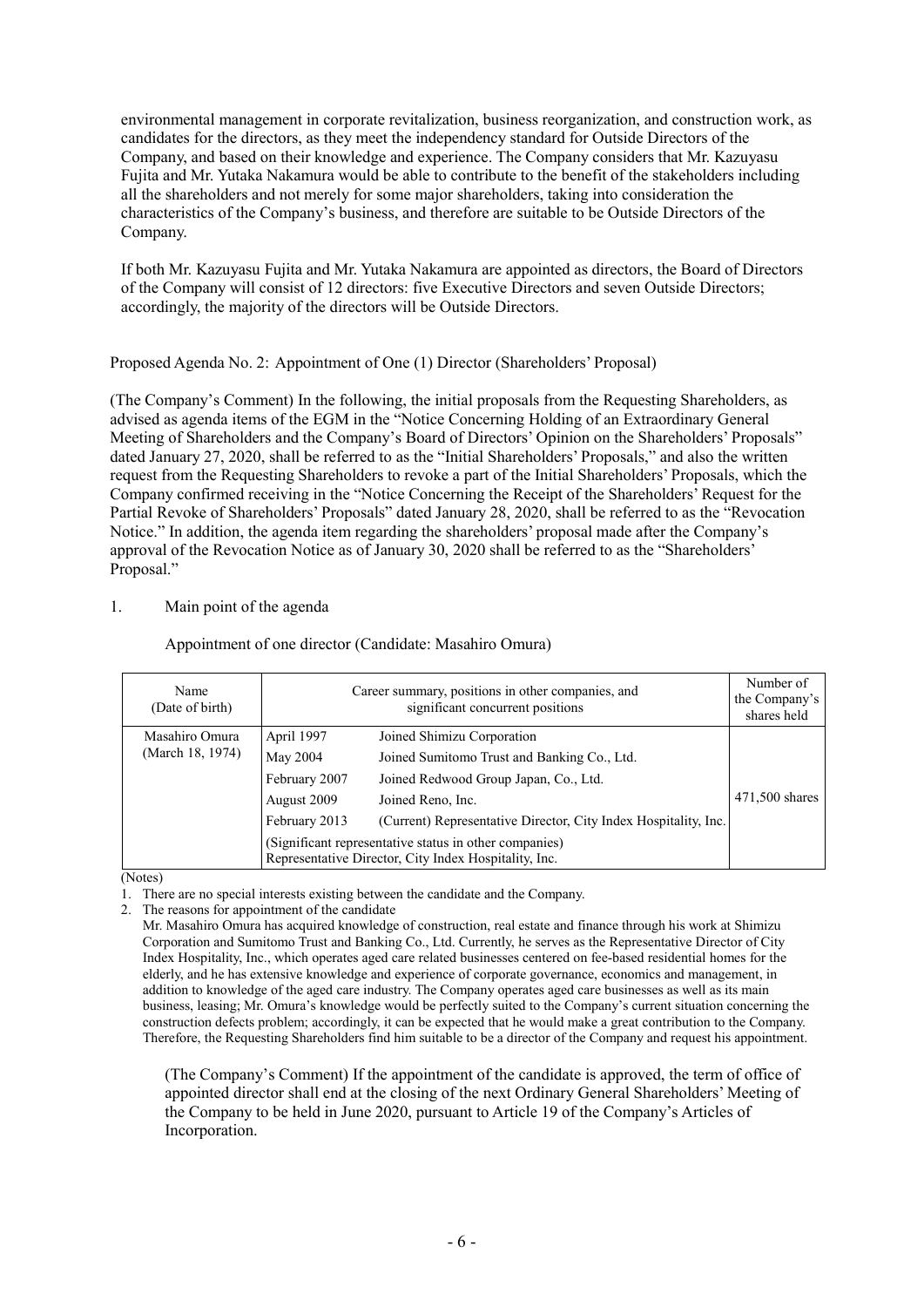2. Outline of the Reasons for the Proposal

(The Company's Comment) The outline of the reasons for the proposal of the Initial Shareholders' Proposals and the outline of the reasons for the proposal notified by the Requesting Shareholders on January 29, 2020, after the Revocation Notice is stated in sequence below.

[Outline of the Reasons for the Proposal of the Initial Shareholders' Proposals] The Company's current management team has problems as described in (i) to (iii) below; due to those problems, the Requesting Shareholders no longer have confidence in the current management team to manage the Company and therefore demand to appoint one director as stated in "1. Main point of the agenda" above.

(i) Management System Allowing Major Downside Revisions of Earnings Forecasts and Improper Disclosure of Information

After the parting wall defects, etc. (the "Construction Defects Problem") in the apartment buildings which the Company developed and sold were discovered, the Company conducted all-building investigations and found that actions such as repairs needed to be taken; as such, the Company repeatedly made major downside revisions of earnings forecast for the fiscal year from April 1, 2018 to March 31, 2019. Further, the Company made major downside revisions of the earnings forecast for the fiscal year ending March 31, 2020 as well. The cause of such major downside revisions is that, amongst other reasons, a large amount of reserve for loss related to repairs was accounted for as extraordinary loss due to the Construction Defects Problem.

The shareholders who proposed this Shareholders' Proposal (the "Requesting Shareholders") pointed out to the Company that, in light of the delay in completing the correction of the construction defects and the decreasing occupancy rate, it is doubtful that the earnings forecast can be achieved, and repeatedly requested that the Company disclose information proactively and promptly so that it will not lose its credibility due to late downside revisions of business performance. Despite this request, the Company announced its last downside revision of the full-year earnings forecast on November 7, which was just before the announcement of business results for the six months ended September 30, 2019.

An earnings forecast is not merely a non-binding target but a realistic figure which the management team should commit to achieving; however, as stated above, the Company's management team made multiple downside revisions of the earnings forecast it announced one after another, and the disclosure of such revisions was made later. The main factor that caused the escalation of the Construction Defects Problem and the Company losing its credibility in society is its unclear management system that allows irresponsible downside revisions of business performance and improper disclosure of information.

(ii) Management Team's Inability to Resolve the Construction Defects Problem

In the Company's notice "Notice Concerning System Reinforcements of Investigations and Repairs and Acceleration of Completion of Repairs" dated March 8, 2019, the Company announced that, in accordance with the instruction from the Ministry of Land, Infrastructure, Transport and Tourism concerning the Construction Defects Problem, it will accelerate the completion of repair works which was originally planned to be completed by the end of October 2019.

However, only four months after that, the Company announced in its notice "Rescheduling Completion Dates of the Investigation and Repair Work of our Defective Buildings" dated July 31, 2019 (its English version was dated August 22, 2019), that due to reasons including "as the investigation progressed, the kinds of construction defects expanded…the number of buildings and places of the defects to be repaired increased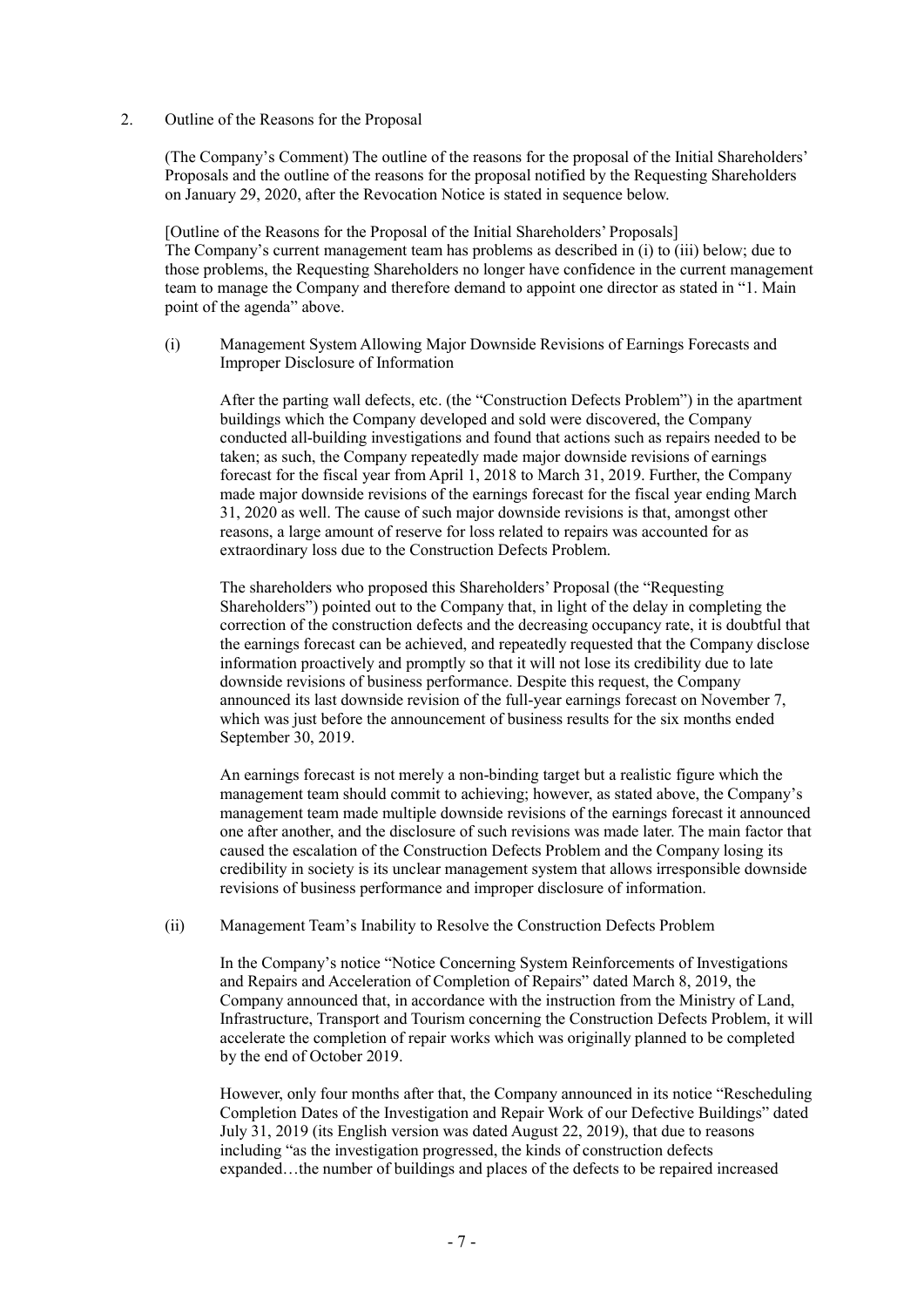significantly compared to those initially expected[,]" it will reschedule the completion date of the repair work for certain properties such as "Gold Nail[,]" which are categorized as "buildings subject to top-priority investigations[,]" to the end of June 2020. Further, the Company announced in its notice "Notice Concerning Progress of All-building Investigations Constructed by Leopalace21 and Further Course of Action for Repair Works" dated October 31, 2019, that it plans to complete the repair works for properties other than the "buildings subject to top-priority investigations" by the end of December 2020.

As stated above, although the Company announced that it will complete the repair work by summer 2019, only four months after that, it announced that the completion of the work would be postponed for one year or more. This demonstrates nothing but the current management team's lack of management capability necessary to resolve the Construction Defects Problem.

(iii) Management Team Generated Deficit in the Distributable Amount

The Company passed a resolution concerning acquisition of treasury shares at the Board of Directors meeting held on May 11, 2018, and during the period from May 14 to August 23, 2018, the Company acquired treasury shares, the acquisition value of which amounts to 5 billion yen in total ("Acquisition of Treasury Shares").

On the other hand, as stated in the above (i), the Company accounted for a large amount of reserve for loss related to repairs as extraordinary loss due to the Construction Defects Problem; because of this, the Company's distributable amount was negative as at the finalization of financial statements for the fiscal year from April 1, 2018 to March 31, 2019.

Under the Companies Act, in cases where a stock company acquires treasury shares, when the distributable amount is negative at the time approval by the general shareholders' meeting is obtained with respect to the financial statements for the fiscal year that contains the day on which such acquisition of treasury shares was carried out, the directors who performed duties in relation to such acquisition of treasury shares would be jointly and severally liable to such stock company for payment of the smaller amount of either such negative distributable amount (i.e., the amount of deficit) or the amount of property such stock company had paid out, unless such directors prove that they did not fail to exercise due care with respect to the performance of their duties ("Deficit Compensation Liability").

The Acquisition of Treasury Shares was resolved at a Board of Directors meeting after March 2018, which was when the Construction Defects Problem had been discovered and the Company was in an unusual situation; accordingly, the Company's directors who cast affirmative votes regarding such resolution should have exercised more due care in relation to the execution of the Acquisition of Treasury Shares than at ordinary times.

In addition, there are no circumstances that support the necessity or urgency of the execution of the Acquisition of Treasury Shares. Further, at the time the Acquisition of Treasury Shares was carried out, the progress of the investigation regarding the Construction Defects Problem was still at an early stage, and it is likely that the Company had not yet grasped the extent of the Construction Defects Problem and the corresponding scale of the amount of loss; taking the aforementioned situation into consideration, the Company's directors at the time the Acquisition of Treasury Shares was carried out should have adequately estimated that more problems may be detected in the course of the allbuilding investigations, and that this would result in a situation requiring further actions such as additional repairs.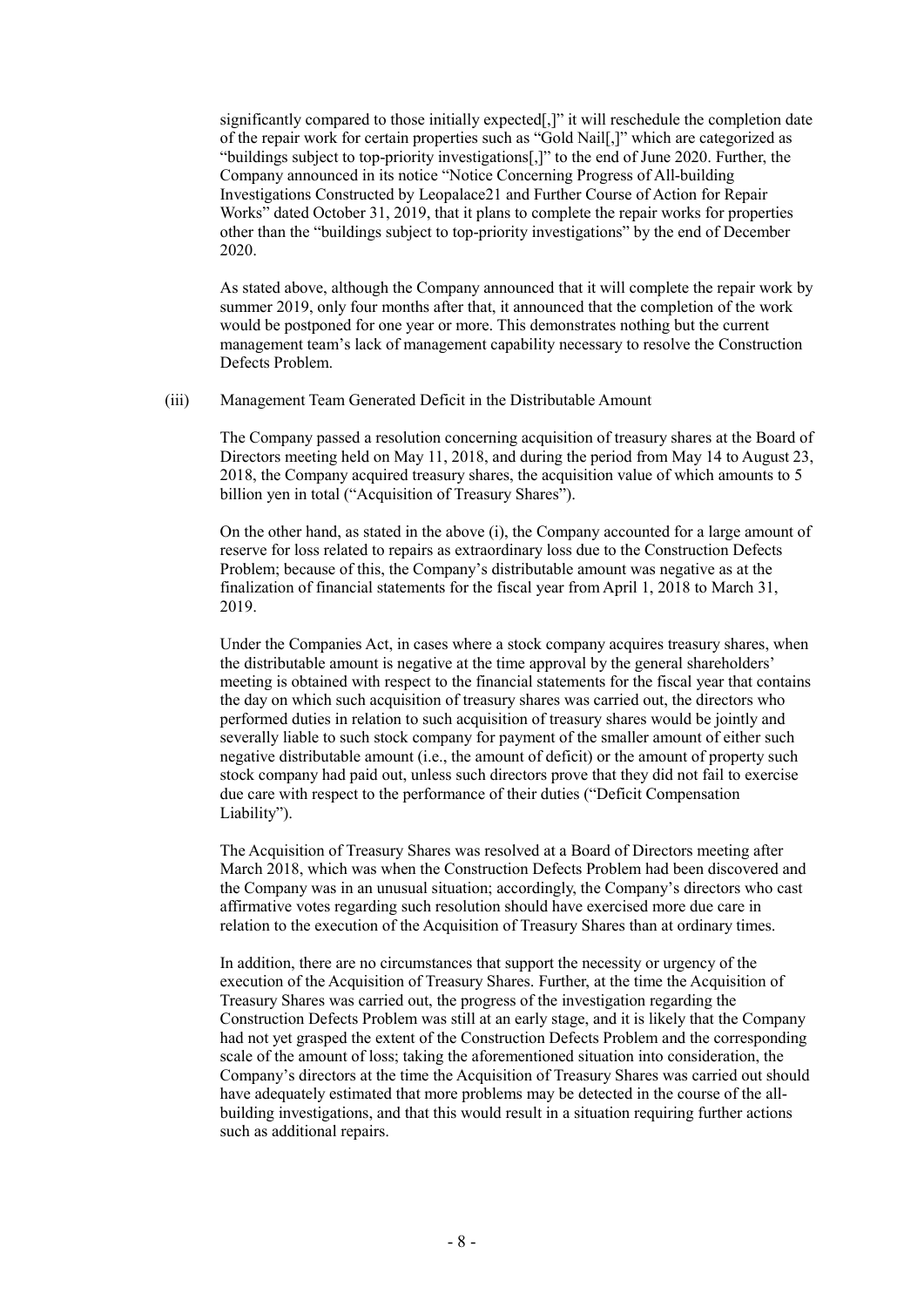Based on the above, it is clearly not the case that the Company's directors at that time who cast affirmative votes for the resolution on or carried out the Acquisition of Treasury Shares (four directors among the current management team, Bunya Miyao, Tadashi Kodama, Tetsuji Taya, and Yoshiko Sasao fall under this condition) "did not fail to exercise due care with respect to the performance of their duties" concerning the Acquisition of Treasury Shares, and therefore, the directors should owe Deficit Compensation Liability.

It is extremely unusual for directors of a listed company to owe Deficit Compensation Liability after the listed company resolved and carried out acquisition of treasury shares; therefore, it is clear that the directors who caused this unusual situation are not suitable for the Company's management team.

### (iv) Summary

As stated above, the Company has not changed the unclear management system that makes irresponsible downside revisions of the earnings forecast and allows improper disclosure of information, and caused the escalation of the Construction Defects Problem, allowing its credibility in society to be damaged. Further, it has postponed the completion of repair works soon after the announcement of the original plan; it is clear that the current management team lacks the management capability necessary to resolve the Construction Defects Problem. In addition, the current management team includes four directors who are to be liable for Deficit Compensation Liability after execution of acquisition of treasury shares, which is an unusual situation for a listed company. Due to the stated reasons, the Requesting Shareholders no longer have confidence in the current directors to manage the Company, and therefore, propose the Proposed Agenda.

With regards to the current executive officers, the Requesting Shareholders will have them continue their duties as long as no particular problems are found upon examination.

[Outline of the Reasons for the Proposal Notified by the Requesting Shareholders on January 29, 2020, after the Revocation Notice]

Outline of the Reasons for the Proposal

The Requesting Shareholders submitted to the Company a demand in writing to call an EGM on December 27 last year. The Initial Shareholders' Proposals by the Requesting Shareholders included two agendas: (i) dismissal of all current directors, and (ii) appointment of three directors nominated by the Requesting Shareholders.

Thereafter, the Requesting Shareholders filed a petition to the Tokyo District Court for permission to call an EGM, and the Company announced its intention not to call an EGM.

As a result of discussions at the Tokyo District Court, the Company conceded the validity of the Requesting Shareholders' demand to call an EGM, and decided to call and hold an EGM.

In addition, with regards to the consideration of the reform plans including business alliances and business reorganizations requested by the Requesting Shareholders, the Company started to show willingness to seriously consider the reform plans, as can be seen from the fact that the Company explained such reform plans to its other major shareholders; as such, the Requesting Shareholders reached the conclusion that: as for the management system until the ordinary general shareholders' meeting in June, it would be best if the current directors of the board were not dismissed so that they can give priority to focusing on rectifying the Construction Defects Problem and operating business activities during the busy season, while discussing and considering with the new directors the reform plans that will enable major improvement of the Company's corporate value; and for the management system that will be appointed at the ordinary general shareholders' meeting in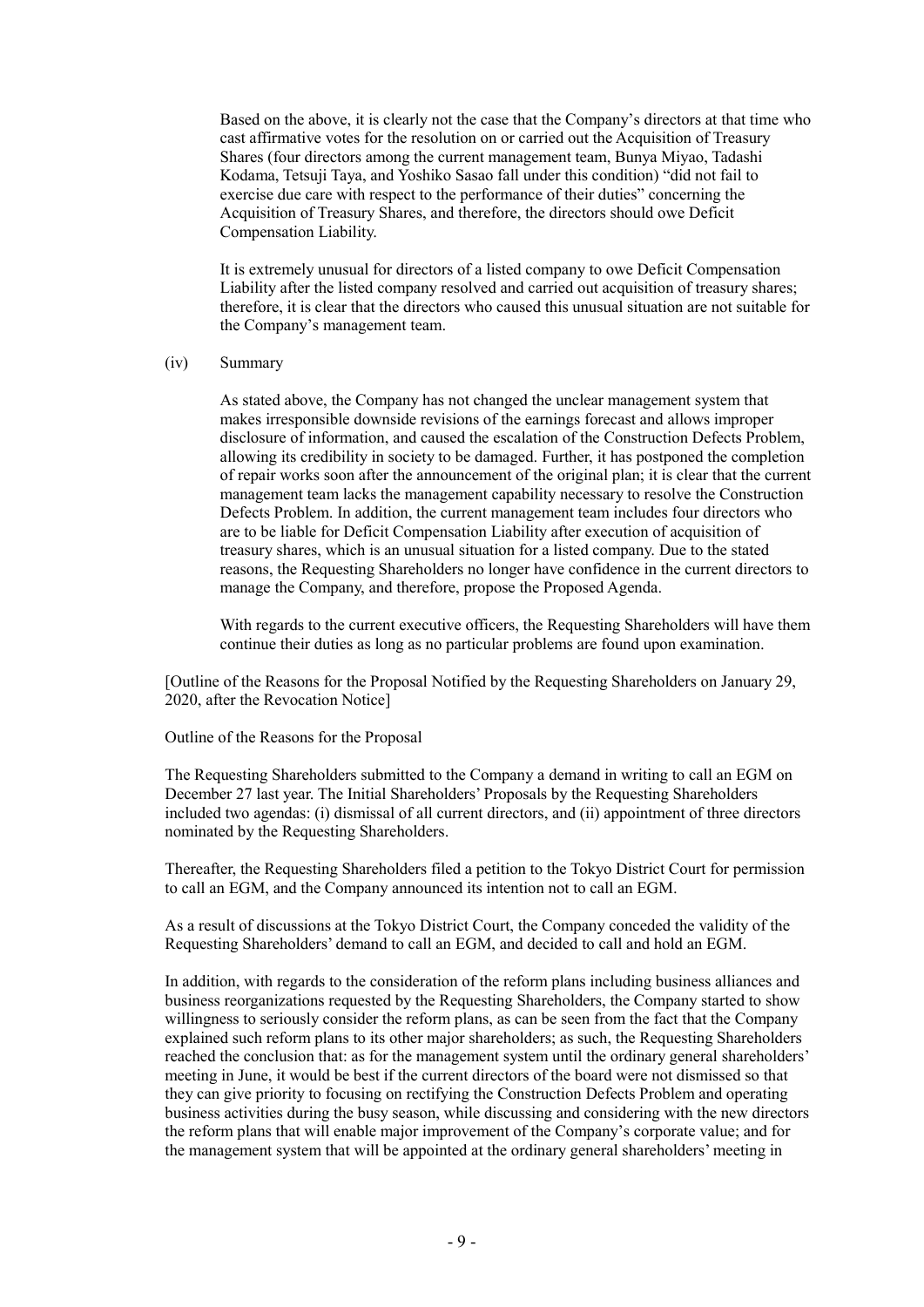June to implement those reform plans. Therefore, the Requesting Shareholders decided to revoke their proposal concerning dismissal of the current directors.

The Requesting Shareholders' demand since the beginning was for the Company to change its Board of Directors with the addition of directors who are able to think about improving the corporate value from a shareholder's perspective.

With regards to the Company holding an EGM, the Company announced its proposal on adding two new Outside Directors; as such, the Requesting Shareholders considered that it is not absolutely necessary to newly appoint three of the directors they nominated, and decided to nominate only one director.

During the four months until the ordinary general shareholders' meeting that will be held in June, the Company's management team will be required to rectify the Construction Defects Problem and perform business activities during the busy season for leasing, while at the same time proceeding with discussion and consideration of the reform plans that would enable major improvement of the corporate value.

Although such reform plans would be implemented under the management system that will be appointed at the ordinary general shareholders' meeting in June, it is important that directors who are able to think about improving the corporate value from a shareholder's perspective take part in the consideration of the reform plans.

It is difficult to say that the Company in its current state addresses the improvement of corporate value from a shareholder's perspective; it can change its Board of Directors to sincerely discuss such matters only after adding new directors with a shareholder's perspective.

This proposed agenda is to request the appointment of the above candidate as a director suitable for the aforementioned reasons.

3. Opinions of Board of Directors

**The Board of Directors is opposed to Proposed Agenda No. 2.** Please see the reasons on pages 11 to 15.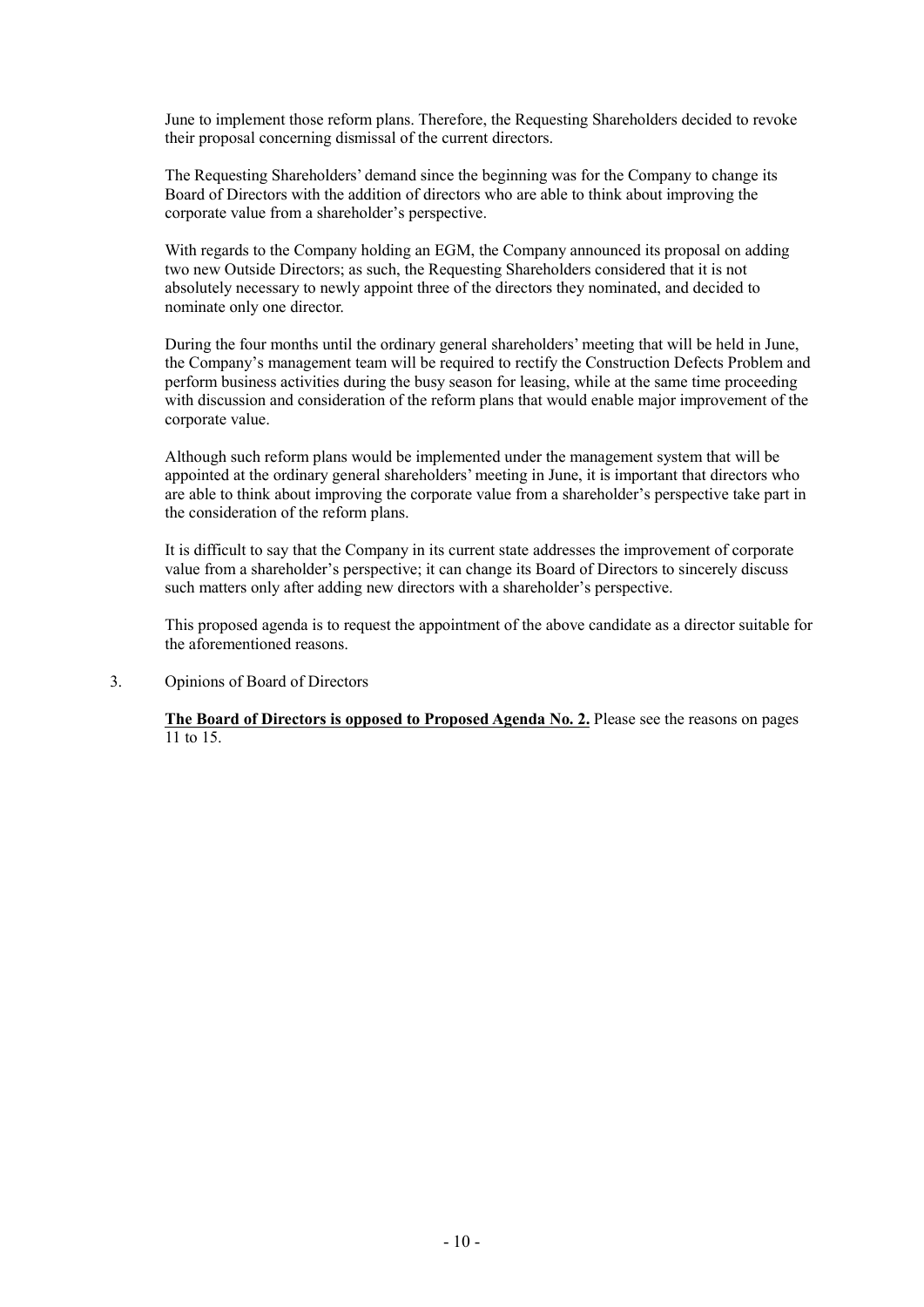Opinions of the Board of Directors of the Company on the Shareholders' Proposal

**The Board of Directors of the Company is opposed to the Shareholders' Proposal.** Reasons for the opposition are as follows.

(1) The present management team is now sincerely addressing to solve the problems of the Company, and the appointment of Mr. Omura is unnecessary

As announced in the "Notice Concerning Causes and Measures to Prevent Recurrence of Defects Related to Parting Walls etc. in Properties Constructed by the Company" dated May 29, 2019 (its English version was dated May 30, 2019), the Company takes the Construction Defects Problem seriously and will continue to conduct investigations and repairs of buildings as soon as possible on a company-wide basis, and undertake drastic reform of the corporate culture, restructuring the compliance risk management system and review of the construction subcontracting business system as recurrence prevention measures, and regard such measures as top management priorities. In addition, the Company has developed a new management system composed of ten directors appointed at the 46th Ordinary General Shareholders' Meeting of the Company held on June 27, 2019, in order to quickly recover the credibility and business performances that have been damaged by the Construction Defects Problem and reform its management system, and has been addressing the above most important management issues sincerely, especially the completion of all-building investigations and repairs.

In fact, because the Construction Defects Problem was such a scale more significant than expected, there were many defects found through the process of all-building investigations, and the repair expenses and the number of repairs required have increased more than originally expected, and this delayed the completion of repairs and resumption of tenant recruitment; as such, it was true that the Company had to conduct a downside revision concerning the earnings forecasts of the fiscal year from April 1, 2018 to March 31, 2019 and the fiscal year ending March 31, 2020, and to postpone in July 2019 the completion of repairs announced in March 2019, and it has to be said that the Company's lack of foresight was one of the reasons for such results.

However, under the new management system established in late June 2019 as described above, the Company actively continues to manage the larger than expected scale of the Construction Defects Problem mainly among the following directors in the following ways: with Bunya Miyao, the President and CEO of the Company, playing a central role, each of five Executive Directors respectively share the roles of the GM of Business Operation Headquarters and the GM of Management Headquarters and Management Planning Headquarters, as well as the Chief of Emergency Headquarters for Construction Defects Problem and GM of Compliance Management Headquarters, roles which were newly established after the Construction Defects Problem occurred; and the remaining four independent Outside Directors and one Outside Director properly carry out their roles of supervising execution of the Company's operations from an independent and fair viewpoint, taking advantage of their respective knowledge and experience, and it is understood that progress is being made slowly but steadily (please note that the progress of the all-building investigations and repairs has been announced on the Company's webpages on a timely basis).

In response to this, it is pointed out in the Initial Shareholders' Proposals that the current management team is unable to resolve the Construction Defects Problem; however, the Requesting Shareholders have not provided any specific proposals to promptly resolve the Construction Defects Problem.

The present management team is now sincerely working on solving the problems of the Company arising from the Construction Defects Problem. In addition, the reasons for appointment of Mr. Omura, which is the Shareholders' Proposal, include his knowledge of construction and real estate through his experience at Shimizu Corporation, but the architectural knowledge of a major contractor is not utilized in the Company's mainstay of building low-rise collective houses, and it is irrelevant to the sublease business of the Company. Accordingly, the Company is of the opinion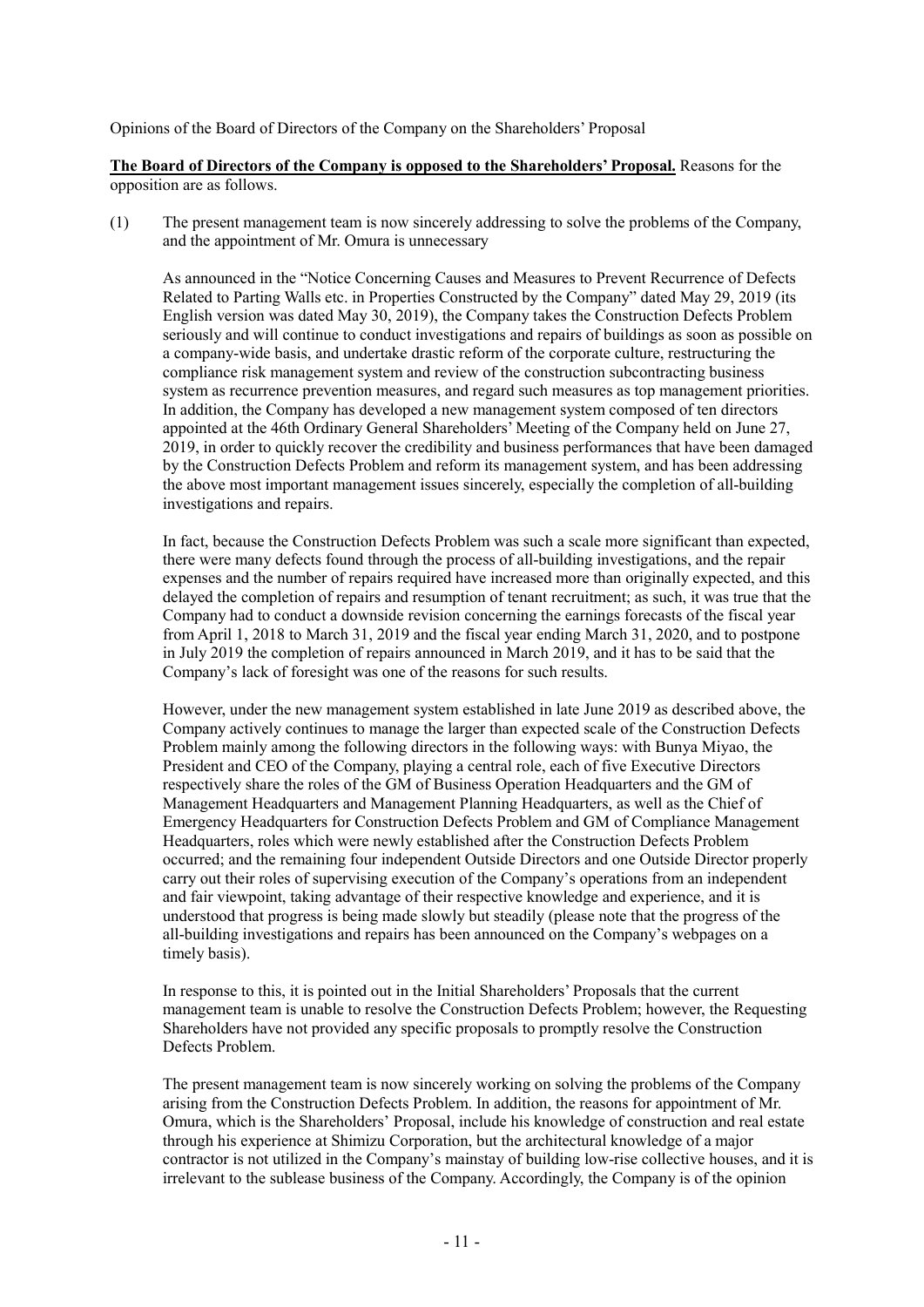that there is no need to appoint Mr. Omura, who is not familiar with the particular and specific business of the Company, as director and the Company is opposed to the Shareholders' Proposal.

The Requesting Shareholders also pointed out as one of the reasons for the proposal of the Initial Shareholders' Proposals that, concerning the Acquisition of Treasury Shares executed from June 14, 2018 to August 23, 2018 by the Company, the directors in office at that time should be liable for deficit compensation; however, regarding this point, as the Company announced in the "Notice of Receipt of Audit & Supervisory Board Members' Opinion on the Responsibility of Directors in the Purchase of Treasury Stock for the 46th Fiscal Period" dated July 31, 2019, the Company has received an opinion from the Company's Audit & Supervisory Board Members to the effect that, based on the recognition and status of consideration of the Company's directors at that time and the background leading to the cause of the deficit, it reached the conclusion that the Company's directors are not liable for deficit compensation and damages in relation to executing the Acquisition of Treasury Shares; therefore, it will not pursue the liability of the directors. Accordingly, the current directors will not be liable for not only deficit compensation but also damages concerning the Acquisition of Treasury Shares, and it is considered that there is no doubt as to the eligibility of the directors.

(2) The Revocation Notice is tantamount to admitting that the proposals of the Initial Shareholders' Proposals were unreasonable

Further, the Requesting Shareholders stated in their "Notice of Change to Our Shareholder Proposal Agenda Items" dated January 28, 2020, that (i) their "ultimate goal is not to gain management control of Leopalace" and (ii) "[a]s for the Company's proposal of adding the agenda item of appointing 2 new candidates as outside board directors, we look at this positively"; they also stated that they made the Revocation Notice as a result of consideration "while listening to various opinions[.]" On the following day, January 29, 2020, they notified the Company of the outline of the reasons for the Shareholders' Proposal, in which they stated that they made the Revocation Notice for reasons including (iii) "with regards to the consideration of the reform plans including business alliances and business reorganizations requested by the Requesting Shareholders, the Company started to show willingness to seriously consider the reform plans, as can be seen from the fact that the Company explained such reform plans to its other major shareholders[,]" (iv) they "considered that it is not absolutely necessary to newly appoint three of the directors they nominated[,]" and (v) "the current directors of the board were not [to be] dismissed so that they can give priority to focusing on…operating business activities during the busy season"; in addition, it was also stated that (vi) "[i]t is difficult to say that the Company in its current state addresses the improvement of corporate value from a shareholder's perspective; it can change its Board of Directors to sincerely discuss such matters only after adding new directors with a shareholder's perspective[,]" and that Mr. Omura is a "[director] who [is] able to think about improving the corporate value from a shareholder's perspective."

However, as stated below, this does not match the Initial Shareholders' Proposals, and as such, the Revocation Notice is tantamount to admitting that the Initial Shareholders' Proposals were unreasonable from the beginning; the Company cannot accept such kind of proposals, even in part.

- (i) As the Company advised in the "Notice Concerning Shareholders' Demand for Calling an Extraordinary General Meeting of Shareholders" dated December 27, 2019, the Initial Shareholders' Proposals were to appoint three candidates proposed by the Requesting Shareholders after dismissing ten current directors of the Company, and it is obvious that the purpose of the Initial Shareholders' Proposals is to take over the management rights of the Company.
- (ii) Regarding the policy announced by the Company on December 16, 2019 (i.e., the policy to submit a proposal for a majority of directors to be Outside Directors in the ordinary general shareholders' meeting of the Company to be held in June 2020), in the "Demand for Calling an Extraordinary General Meeting of Shareholders of Leopalace21 Corporation" dated December 31, 2019 from the Requesting Shareholders, they insisted on the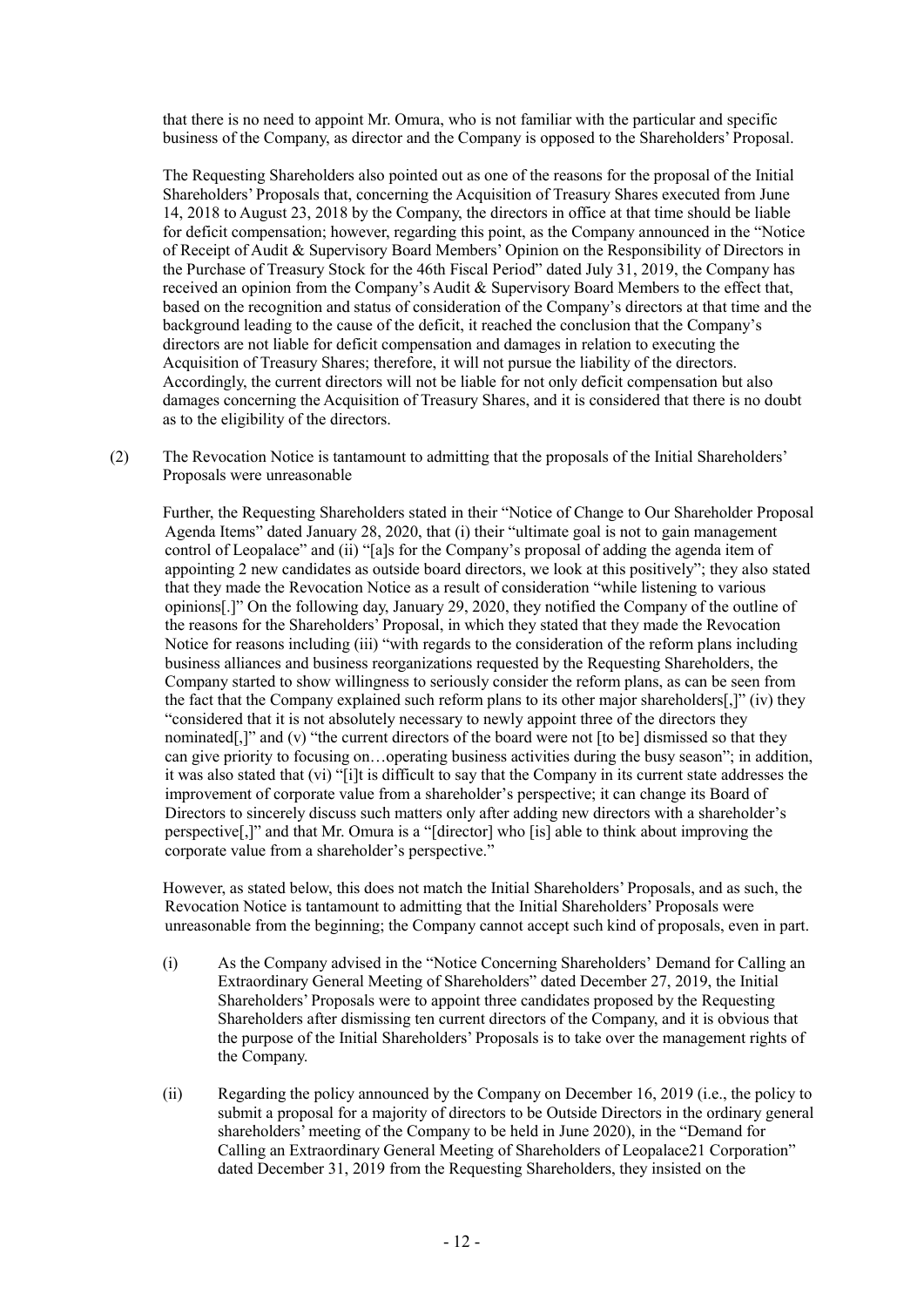"necessity to appoint outside directors recommended by major shareholders for a majority" of directors, for the reason that "the policy to merely have a majority of directors be outside directors is not substantially different from the present board of directors, because simply new participation of one outside director in the present board of directors, or resignation of one director who is not an outside director can meet the requirement; therefore this cannot be said to be an improvement of corporate governance at all," and that there is required to "be a majority of directors who have a shareholder's perspective."

- (iii) First of all, as described in the following (3), the background of the Initial Shareholders' Proposals proposed by the Requesting Shareholders is that while the Company was preparing to announce the commencement of consideration of drastic reforms of the management, including business alliances, concurrently with the response to the Construction Defects Problem, the Requesting Shareholders requested the Company to allow them to participate in the discussions concerning that plan for drastic reforms, and immediately after the Company refused that demand, the Initial Shareholders' Proposals were proposed. The Company has consistently continued to show a willingness to consider a plan for drastic reform of the management from before the Initial Shareholders' Proposals, and the Initial Shareholders' Proposals are irrelevant to the consideration of a plan for drastic reform of the management of the Company.
- (iv) On January 26, 2020, which is immediately before the Company decided to convene the EGM, the Requesting Shareholders demanded that the Company propose, as the Company's own proposal, an agenda item to appoint three candidates, including Mr. Omura, who were recommended by the Requesting Shareholders as candidates for director, in exchange for withdrawing the agenda item to dismiss ten current directors of the Company from the Initial Shareholders' Proposals.
- (v) In the first place, if they "give priority to operating business activities during the busy season," they would not demand that the EGM be called, and therefore from the fact that they did, in fact, demand that the EGM be called during the busy season, it has to be said that the Requesting Shareholders do not consider the possible damage that would be caused to the Company's business value at all.

Further, Mr. Omura was the contact person of the Requesting Shareholders concerning their series of actions from the demand to call the EGM in the busy season, to the partial revocation of the Initial Shareholders' Proposals based on unreasonable grounds, and caused confusion in the Company. It is clear that Mr. Omura does not consider the damage that would be caused to the Company's business value at all.

In fact, in response to the Revocation Notice, the Company requested on January 28, 2020, that the Requesting Shareholders withdraw their demand to call the EGM itself, however, Mr. Omura did not agree to such request. The Company is of the opinion that it cannot allow Mr. Omura to participate in the Company's management, because he attempted to hinder the Company's business activities by deliberately demanding the non-urgent holding of an EGM in the busiest season for the Company.

The Requesting Shareholders stated in the reasons for the proposal as of January 29, 2020, that "as a result of discussions at the Tokyo District Court, the Company conceded the validity of the Requesting Shareholders' demand to call an EGM, and decided to call and hold an EGM," however, the Company does not concede the validity of the Requesting Shareholders' demand to call such EGM.

(3) In view of the Requesting Shareholders' past investment methods and the process to the Shareholders' Proposal, it seems that the Requesting Shareholders proposed the Shareholders' Proposal aiming not to promote the Company's corporate value seriously but to further their own (i.e., the major shareholders') interests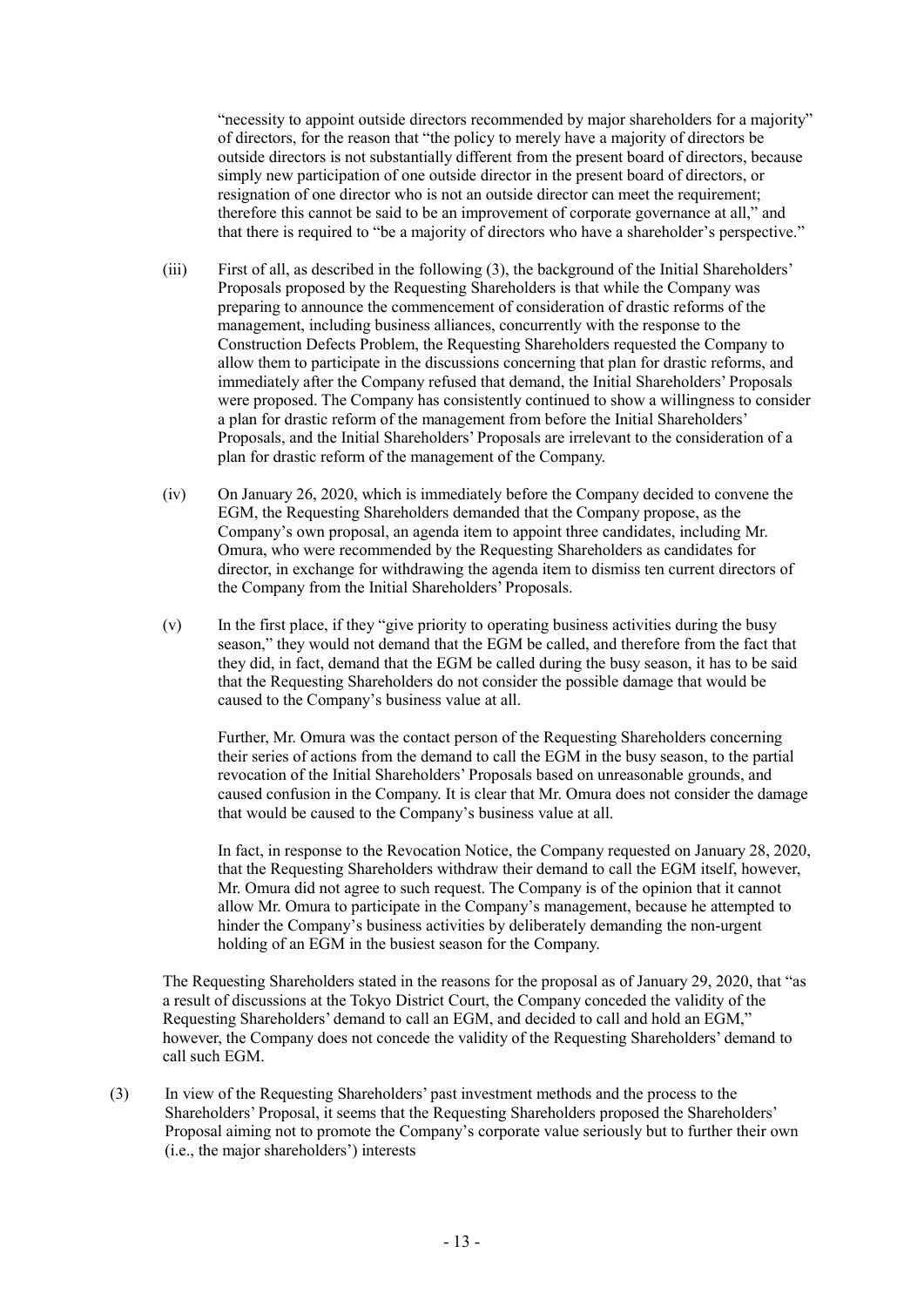It is a well-known fact that, while all the Requesting Shareholders belong to the Murakami Fund Group (which collectively refers to the investment companies related to the entity formerly known as the Murakami Fund, including the Requesting Shareholders; the same shall apply hereinafter), the Murakami Fund Group has also repeated this method of acquiring shares of companies on a large scale in the past by advocating for the reinforcement of corporate governance, to put various pressures on the companies' management teams. In addition, there was also a case where the Murakami Fund Group sent in a director recommended by the Murakami Fund Group itself to a company, repeated unrealistic demands such as a high standard of return to shareholders, and resulted in the company being delisted. Moreover, there are several examples in the past where the Murakami Fund Group conducted a so-called "dismantling-type acquisition" by selling off of a company's assets by the piece in whole or in part after acquiring the right of management of the company.

Based on the above past investment activities by the Murakami Fund Group, it is considered that the purpose of the Shareholders' Proposal is not to carry out promotion of the mid-to-long-term corporate value of the Company, but to further their own interests through sacrificing the interests of stakeholders including other shareholders.

In fact, the Requesting Shareholders began acquiring the Company's shares from around March 2019, after the discovery of the Construction Defects Problem, and has continued further acquisition of shares through putting pressure on the Company by statements hinting at dismantling the Company in the course of meetings and letter exchanges with the Company from April 2019 onwards and through statements made as if they had a motive to obtain the rights to control the Company. In addition, in the meeting with the Company in December 2019, the Requesting Shareholders mentioned that it would be reasonable to even dismantle the Company through the aforementioned examples which can be said to be the best examples of the "dismantling-type acquisition" recently carried out by the Murakami Fund Group.

Moreover, the Requesting Shareholders made proposals to the Company such as suggesting publishing information to begin considering drastic reforms including business splits, etc., for the purpose of improvement of the corporate value of the Company, and if the Company did not respond to their proposals, they said that they would file a demand in writing to call an EGM. After the discovery of the Construction Defects Problem, the Company has recognized the necessity of drastic reform of the management including the alliance in parallel with handling investigations and repairs, etc. as well as taking action to establish measures to prevent recurrence, and the Company decided to proactively consider publishing information about the situation voluntarily, so that the stakeholders could consider the details, because it was thought that the Company having policies to consider drastic reform of the management would contribute to restoring trust with stakeholders. However, while the Requesting Shareholders requested to be involved in the consideration process of the above drastic reform proposals, the Company declined such request because it was thought that the reforms led by some major shareholders contradicted the common interests of the stakeholders, including all shareholders. Immediately after the Company declined the proposal, it received the demand in writing from the Requesting Shareholders to call the EGM.

Although the Requesting Shareholders withdrew a part of the agenda items, excluding the proposal to appoint Mr. Omura as a director, it is obvious that the withdrawn item was just used as a means of applying pressure on the Company from the beginning, and it has to be said that there is some doubt as to whether the act can be said to be a legitimate exercise of shareholder rights.

As described above, in the situation where the Company is busy dealing with the Construction Defects Problem, based on the fact that the Requesting Shareholders even mentioned the examples of the "dismantling-type acquisition" that the Requesting Shareholders actually implemented through further acquisition of shares by taking advantage of such opportunity and hinting at dismantling the Company or obtaining the rights to control the Company, and that the Requesting Shareholders request to be involved in the management reforms as major shareholders, etc., it is likely that the Requesting Shareholders intend to carry out a "dismantling-type acquisition" of the Company through the Shareholders' Proposal. Looking at the forceful nature of their action to